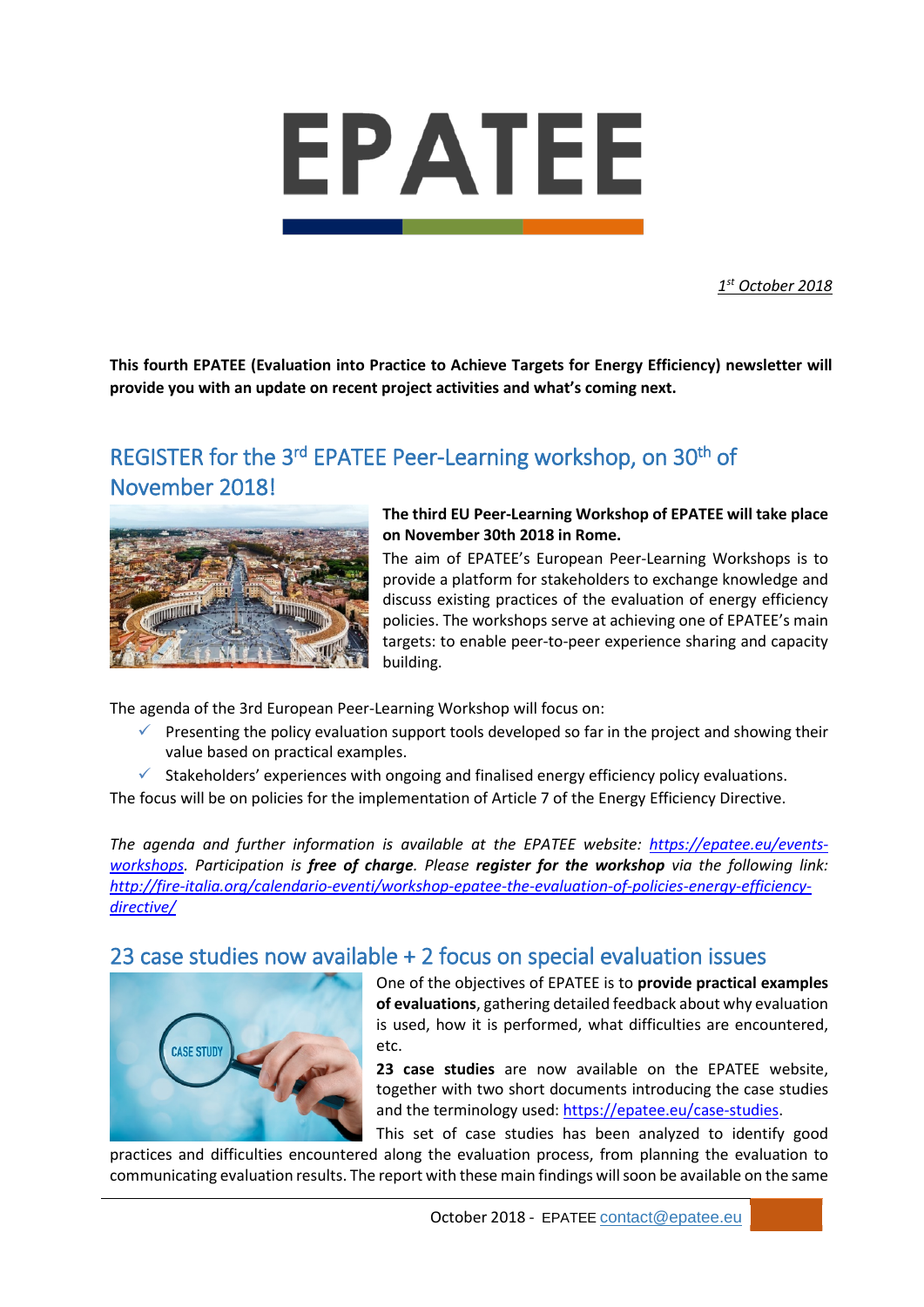webpage. In addition, **two topical case studies** have been prepared to provide a synthesis and practical examples about two key evaluation issues: 1) the linkage between monitoring and evaluation, and 2) evaluating net energy savings.

If you have comments or suggestions about the case studies, please contact Jean-Sébastien Brock [\(jsb@ieecp.org\)](mailto:jsb@ieecp.org).

# Analysis of the Knowledge Base

| Your of publication<br>1984 |                  |                           |                                                 |                | Language                                                                      |
|-----------------------------|------------------|---------------------------|-------------------------------------------------|----------------|-------------------------------------------------------------------------------|
|                             |                  |                           |                                                 | <b>30 2017</b> | None pelected -                                                               |
| Study type                  |                  | Type of policy instrument | Sector                                          |                | Geographical scope                                                            |
| Note selected -             | None selected -  |                           | None celected -                                 |                | None selected -                                                               |
| ADVANCED SEARCH             |                  |                           |                                                 |                |                                                                               |
|                             | <b>CLEAR ALL</b> |                           |                                                 |                |                                                                               |
| <b>SEARCH</b>               |                  |                           |                                                 |                |                                                                               |
|                             |                  | Contact                   |                                                 |                | Disclaimer on contents.                                                       |
| Project<br><b>EPATEE</b>    |                  | Research ISI              | Fraunhofer Institute for Systems and Innovation |                | Neither the European Commission nor<br>on behalf of the Commission is respon- |

The EPATEE Knowledge Base gathers about 180 references (evaluation reports, studies, papers, guidebooks, etc.) about evaluation of energy efficiency policies. An analysis of this content was made and summarized in **a report entitled ["Identifying current knowledge, suggestions and conclusions](https://epatee.eu/sites/default/files/epatee_t3.1_report_on_the_knowledge_base_vfinal.pdf)  [from existing literature"](https://epatee.eu/sites/default/files/epatee_t3.1_report_on_the_knowledge_base_vfinal.pdf)**.

The report first briefly explains how the Knowledge Base was built and what it includes. It then provides an overview of the 180 references gathered in the Knowledge Base, through

simple statistics. Finally, it discusses what types of energy savings (gross, additional, net) are evaluated depending on the purpose of the evaluation, the metrics used to assess efficiency or cost-effectiveness of policies, and why expanding the scope of evaluation could be interesting to consider other impacts than energy savings.

This report is primarily meant for researchers, or any stakeholder interested in reviewing the literature about evaluation, thinking of further needs and clarifications. It is available at: [https://epatee.eu/main](https://epatee.eu/main-results)[results.](https://epatee.eu/main-results) The Knowledge Base is a living database, i.e. further interesting evaluation studies or papers will be added in the course of the EPATEE project. New references for the update of the KB are welcome till the end of this year. You can send your suggestions to contact@epatee.eu.

#### Call for abstracts for the ECEEE 2019 Summer Study



The ECEEE (European Council for an Energy Efficient Economy) 2019 Summer Study will be from 3 to 8 June 2019 in the South of France. The call for abstracts is now open until 15th of October. This is an excellent opportunity to present your latest studies or to test new ideas!

The conference includes 9 panels, with one panel dedicated to monitoring and evaluation**. Lovorko Maric (EIHP, Croatia), member of EPATEE is co-leader for this panel.**

For more details about the conference and the call for abstracts, see: <https://www.eceee.org/summerstudy/>

#### Proceedings of IEPPEC 2018 now available online



IEPPEC (International Energy Policies & Programmes Evaluation Conference) 2018 was held in Vienna on 25-27 June 2018. EPATEE partners presented several papers (see details at: [https://epatee.eu/epatee-presented-ieppec-2018-vienna-25-27th](https://epatee.eu/epatee-presented-ieppec-2018-vienna-25-27th-june-2018)[june-2018\)](https://epatee.eu/epatee-presented-ieppec-2018-vienna-25-27th-june-2018).

The proceedings of the conference are a valuable source to learn about recent developments and evaluation studies. All proceedings and papers from previous conferences (including Vienna's one) are available for free at: <http://www.ieppec.org/proceedings/>